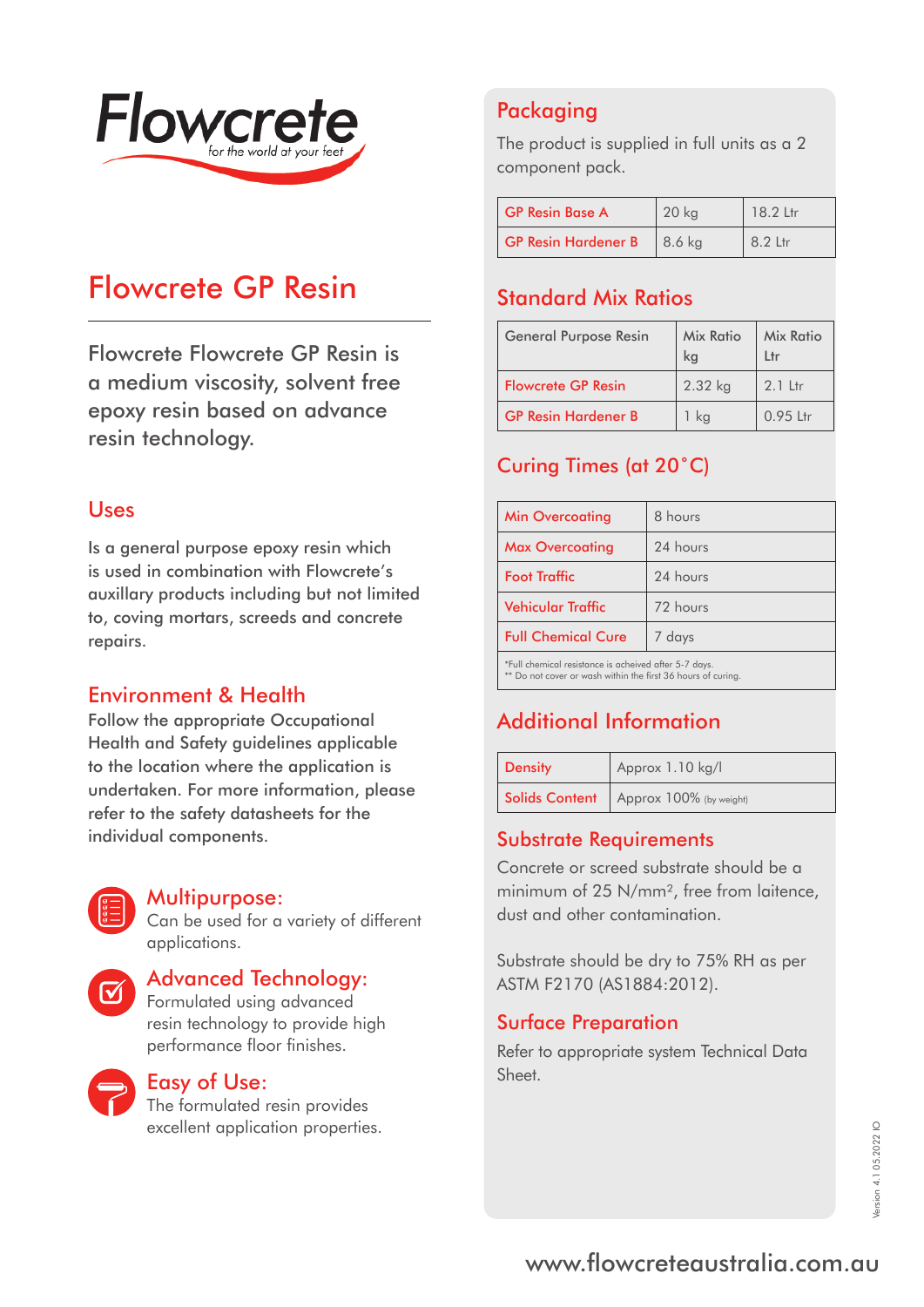## **Mixing**

Stir Base A to re-disperse any settlement. Decant required amount of Base A into a clean container by weight using digital scales.

Add Hardener B to the Base A container, and drain thoroughly. Mix with a slow speed drill and helical spinner head for 60 seconds, taking care not to entrain air. Add Filler C as required (refer to appropriate PDS).

## Application Method

Refer to appropriate system Flowcrete GP Resin Technical Data Sheet.

# **Storage**

| Time               | 12 Months in Unopened Packs. If<br>longer than 12 Months consult<br>Flowcrete.                                           |
|--------------------|--------------------------------------------------------------------------------------------------------------------------|
| <b>Temperature</b> | Storage temperature between 5°C<br>and $35^{\circ}$ C.                                                                   |
| Protection         | Should be stored inside and<br>protected from frost, weather,<br>moisture, direct sunlight and<br>contamination ingress. |

# Application Temperature

The recommended material and substrate temperature is 15 - 35°C, but no less than 10°C. The temperature of the substrate should exceed the "dew point" by 3°C during application and hardening.

Temperatures should not fall below 5°C in the 24hrs after application.

# Application / Pot Life

Ready-mixed product should be used within 20 minutes at a temperature of 20°C. At higher temperatures (or if left in bucket) the application time is shorter.

Decant mixed product into smaller quantities if applying small/detailed areas.

# Application Method

Refer to appropriate system Technical Data Sheet.

# Cleaning

Tools and equipment can be cleaned with MEK/Acetone/Xylene. Please refer to SDS when using solvents.

# Additional Notes

- 1. Please refer to the appropriate product Technical Data Sheet. The Product Data Sheet, Technical Data Sheet and Safety Data Sheet must be read in conjunction with one another.
- 2. Maximum overcoat time is 24 hours at 20°C.
- 3. The product has reached full chemical cure after 7days at 20°C.
- 4. The applied colours may differ from the examples shown.
- 5. Light and vibrant colours may require additional coats to achieve desired results.
- 6. Flowcrete assumes no responsibility for the application of incorrect colour.
- 7. It is the applicators responsibility to verify accuracy of colour prior to application. Flowcrete does not bear any responsibility or accept claims for incorrect colour after application of material.
- 8. It is recommended that top coat colours match base coat colours to achieve desired results.
- 9. This system is not UV stable and will discolour unless otherwise stated.
- 10. This system should have no contact with water for 5 days at 20°C or blooming may occur.
- 11. This system should be installed at 3°C above the dew point.
- 12. A low temperature/high humidity environment can cause blooming issues.
- 13. Please ensure application temperature and RH limits are followed.
- 14. Wind or strong airflow may cause quick curing and drying of the system.
- 15. Ensure wind or strong airflow is eliminated during application, however adequate safety ventilation should still be followed.
- 16. Direct heat during application of the system can cause flash curing and potential delamination.
- 17. Ensure you do not apply this system to substrates with temperatures exceeding 35°C.

# Tel: +61 2 4648 0397 Fax: +61 2 4648 0719<br>Email: specifications@tremco.com.au **www.flowcreteaustralia.com.au**